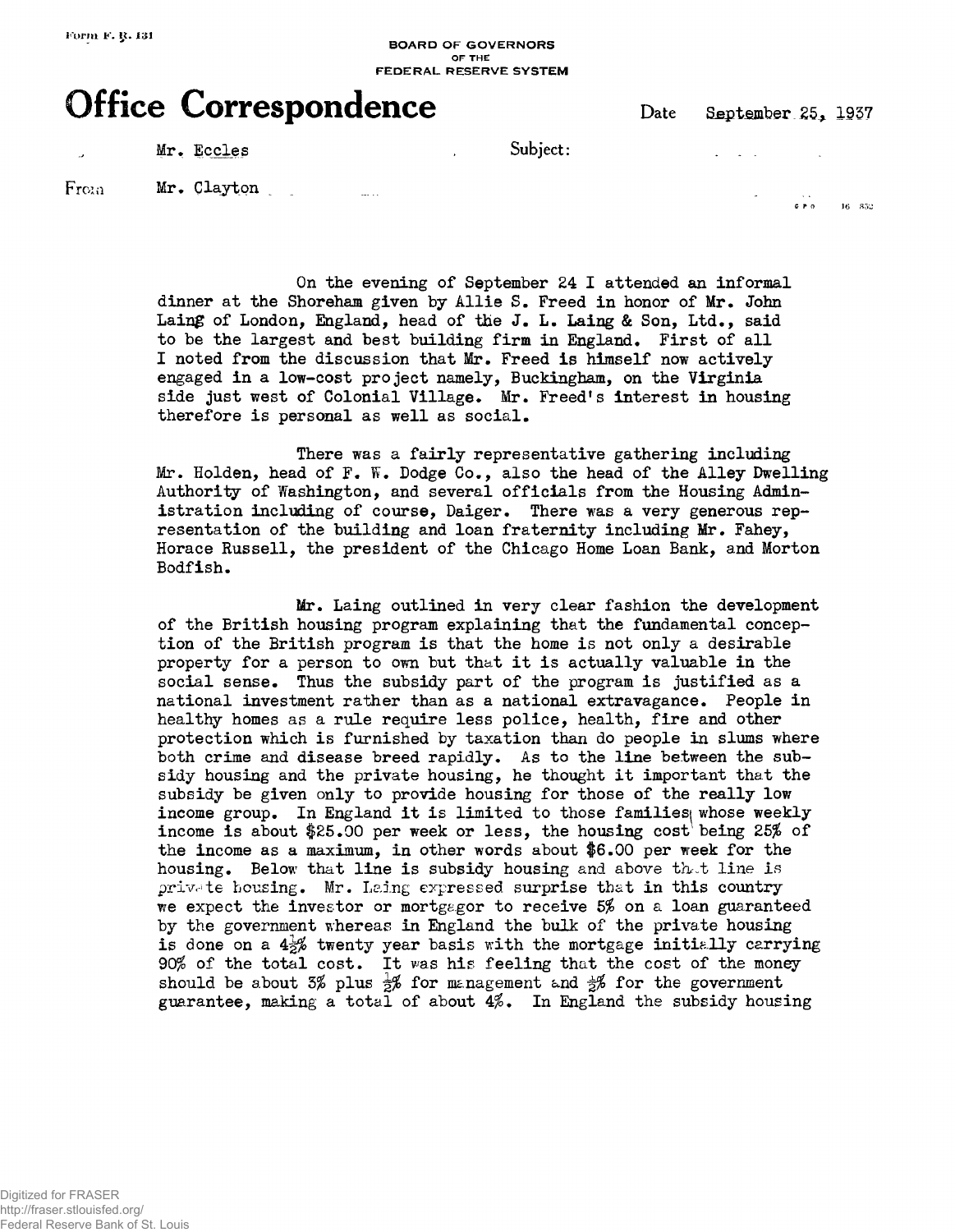carries only 3-7/8\$. Even with this spread many prospective home owners prefer to pay  $4\frac{1}{2}\%$  and deal with a private builder.

Mr. Laing brought out the fact that the housing program could not have been successful if building costs had been permitted to rise along with the general recovery movement. Through collaboration on the part of the government, the principal building firms, and representatives of the labor organizations, the continuity of construction was pledged, as a result of which the unit labor cost in England was reduced 33%. I asked Mr. Laing whether this was brought about through a contract between individual builders and labor and he advised no, it was simply a pledge to use the utmost efforts to provide steady work. It was his offhand estimate that the average workman in their employ was not off work more than two or three weeks out of the year and they kept the construction work going through the entire winter even though at times it was difficult to carry on, particularly on account of the wet. It seems that there is little trouble from snow and severe low temperatures.

Referring again to the importance of the low interest cost to the prospective home owner, Mr. Laing stated that in 1934 when construction was in a slump, the building societies dropped their interest rates from 5 $\frac{4}{2}$  to 5% and after a few months down to  $4\frac{4}{2}$ , the present rate. According to Mr. Laing this lowering of the interest load made an immediate resumption in the building trades.

When Mr. Freed called upon several of the Americans present for discussion of the problem there was a succession of excuses or alibis for the failure of the American program. Bodfish claimed that the interest rate here was properly 1% or more higher than in England because under the laws of the various States the mortgagor had an additional risk in connection with repossession. In case of default it usually takes at least a year to get possession of the property and a legal expense of from \$300 to \$500. In England the time is much shorter and the legal expense much less. Mr. Holden pointed out that the American builder has not really specialized in housing the way he has in other types of outdoor construction. He pointed to the efficient handling of many outdoor projects such as dams, factories, etc. He admitted that there were no real builders of homes in the country, particularly in the low-cost field where the biggest potential volume lies. He stressed the fact that temperatures in this country were more severe than in England and that even with the best of effort it would be difficult to keep workers busy on outside construction more than eight or nine months out of the year. He admitted however, that the best of the American home builders did not keep their workmen busy more than 180 days out of the year.